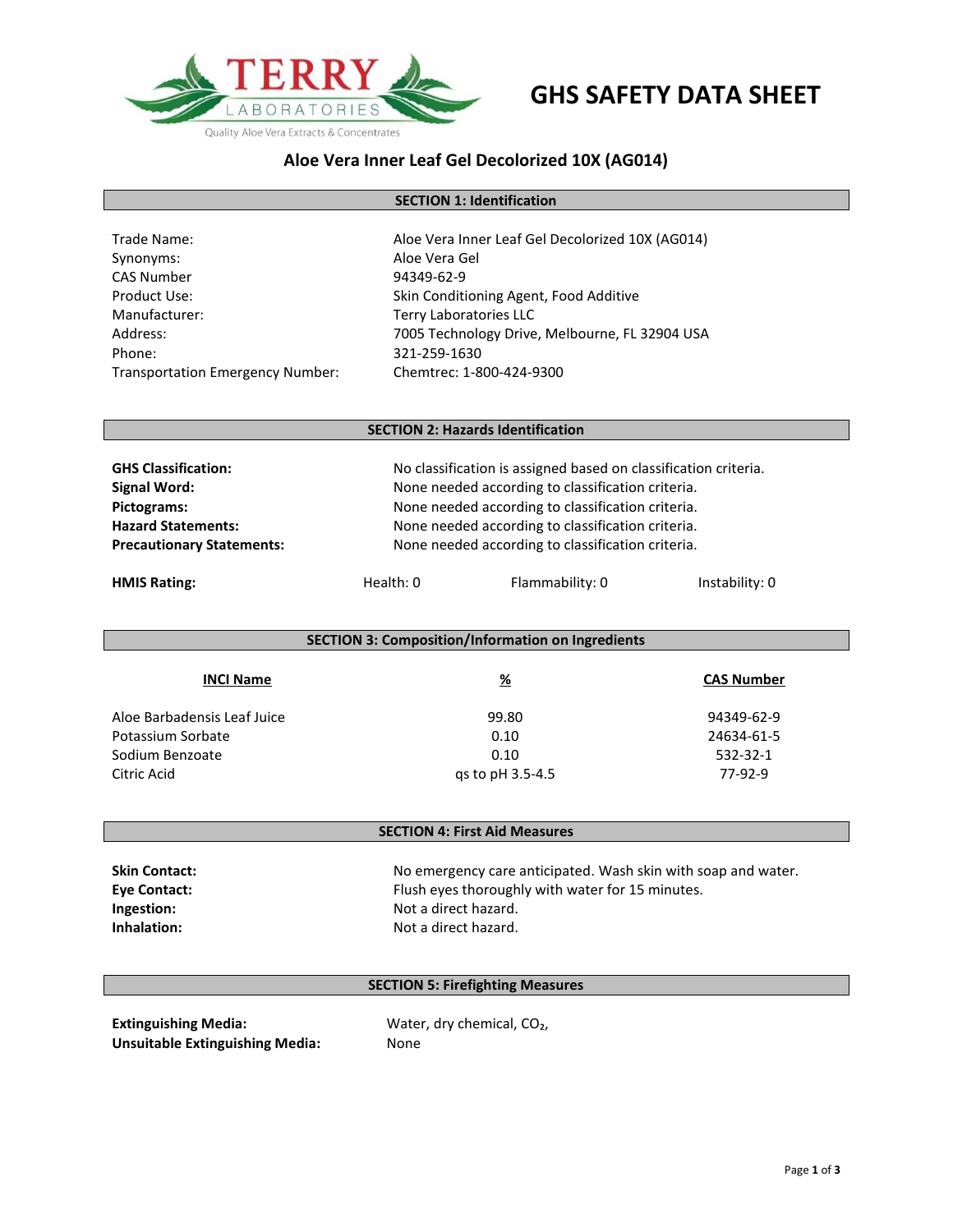

# **GHS SAFETY DATA SHEET**

## **Aloe Vera Inner Leaf Gel Decolorized 10X (AG014)**

#### **SECTION 6: Accidental Release/Spill Procedures**

| <b>Personal Precautions:</b>      | None known                                                      |
|-----------------------------------|-----------------------------------------------------------------|
| <b>Environmental Precautions:</b> | None known                                                      |
| Methods for cleaning up:          | Material is biodegradable and does not require special cleanup. |

#### **SECTION 7: Handling and Storage**

**Handling:** No restrictions Storage: Store at room temperature in opaque, tightly sealed container.

#### **SECTION 8: Exposure Controls/Personal Protection**

**OSHA Permissible Exposure Limit (PEL):** None established.

**Hand Protection:** Wear suitable gloves. **Eye Protection:** Wear splash goggles.

**Respiratory Protection:** No special respirator needed. **Engineering Measures:** Provide adequate ventilation.

#### **SECTION 9: Physical and Chemical Properties**

**Appearance/Odor:** Liquid/Light vegetable **Color:** Yellow-green **pH:** 3.5-4.5 **Specific Gravity (25<sup>°</sup>C)** 1.022-1.032 **Solubility in Water:** Soluble **Solubility in Organic Solvents:** Insoluble **Boiling Point:** Not determined **Melting Point:** Not determined **Flash Point:** Not applicable **Upper Explosion Limit:** Not determined **Lower Explosion Limit:** Not determined Autoignition temperature: Not determined **Vapor Pressure (mm Hg):** Not determined **Viscosity:** Not determined

#### **SECTION 10: Stability and Reactivity**

| Stability:                               | This product is stable under normal conditions. |
|------------------------------------------|-------------------------------------------------|
| <b>Conditions to Avoid:</b>              | Prolonged temperature above 80°C.               |
| <b>Hazardous Decomposition Products:</b> | None                                            |
| <b>Hazardous Polymerization:</b>         | None                                            |